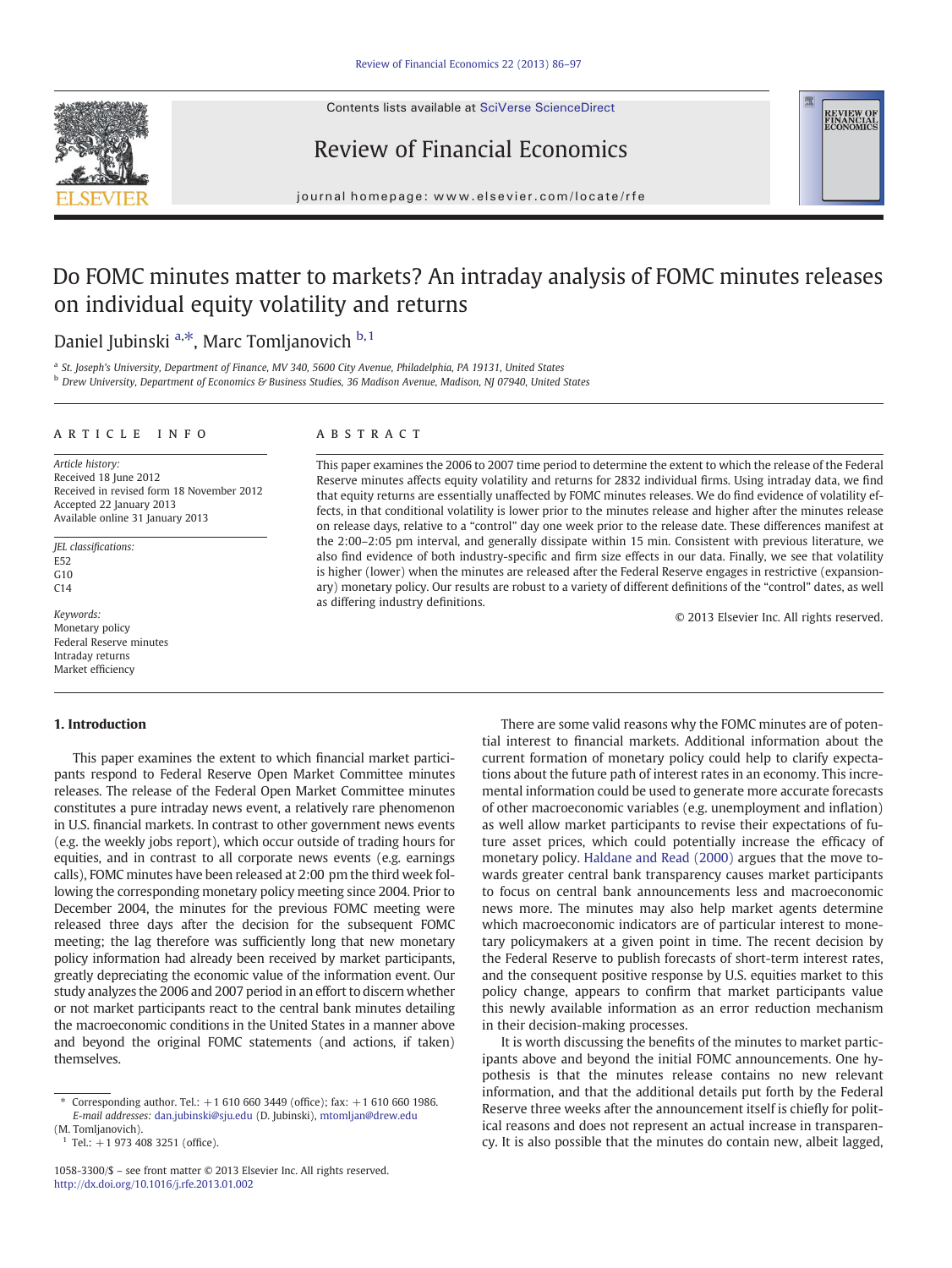information about the discussions and data that helped bring about the FOMC decision. If this latter explanation has merit and the minutes do contain incremental information, then the FOMC minutes release has the potential to aid traders with the forecasting of future monetary policy decisions<sup>2</sup>. For example, consider one such set of news releases in early 2012. The FOMC announcement on Tuesday, January 25 was a one-page report totaling 450 words. In contrast, the subsequent minutes release on Wednesday, February 15 was a 16-page document totaling 11,202 words<sup>3</sup>. While more information does not always make for more efficient trading outcomes due to the dissemination issues involving large amounts of data, it is certainly conceivable that the minutes release does represent a non-trivial information set $^4$ .

Our paper contributes to the extant literature in the following ways. First, we analyze the effects of the FOMC minutes releases, as opposed to decisions, on the returns and volatility series (absolute returns) of individual equity securities ([Fig. 1\)](#page--1-0). While there is a substantial body of literature devoted to examining the effect of Federal Reserve monetary policy actions on financial markets, significantly less effort has been devoted to examining the effects of FOMC minutes releases on the same markets. Also, the number of studies that have examined the interaction of the Federal Reserve and financial markets at the individual security level is practically nonexistent. Our analysis is also significantly more comprehensive than most other studies, as we analyze the returns and volatility series for over 2800 individual equities. Finally, we explicitly test whether monetary policy has heterogeneous effects across individual equities, based on firm size and industry type.

We focus on examining individual equity securities for several reasons. First, [Campbell, Lettau, Malkiel, and Xu \(2001\)](#page--1-0), in their seminal article, noted there is a dearth of research on the behavior of individual securities. This subsequently generated a major strand of literature focusing on idiosyncratic volatility and individual firm behavior and, while we do not study idiosyncratic volatility, per se, there is clearly a demonstrated need for studies that examine the behavior of individual firms<sup>5</sup>. Second, there is a separate body of literature examining the behavior of individual investors and their portfolio decisions. A common finding from these studies (see [Gemmill and Keswani](#page--1-0) [\(2011\)](#page--1-0), [Goetzmann and Kumar \(2008\),](#page--1-0) [Benartzi and Thaler \(2001,](#page--1-0) [2007\),](#page--1-0) and [Barber and Odean \(2000\)](#page--1-0), among others) is that individual investors do not hold well-diversified portfolios of securities. Given this slightly troubling data, it behooves researchers to examine the temporal dynamics of individual firms, as they are the most likely to be found in individual portfolios. Finally, we note there is a significant body of literature arguing that the inclusion of a stock into an index

fundamentally alters the behavior of that security<sup>6</sup>. Some of these effects are so long lasting as to be, essentially, permanent.

Our findings indicate that financial market participants respond quickly to the FOMC minutes release, and that the reaction is heterogeneous across observable firm characteristics. We find the FOMC minutes releases have no (or a very limited) effect on the conditional returns series of our sample firms. However, we do find evidence that FOMC minutes releases significantly influence the volatility (absolute returns) of a substantial minority of the firms considered our sample. We conclude that market participants pay attention to and respond to the minutes releases, but these releases are probably of secondary importance relative to the actual FOMC interest-rate decisions. We discover evidence of a differential effect of minutes across industries and firm sizes; with appreciably more large firms being influenced by the FOMC minutes releases, relative to small firms. We also find firms in more capital intensive and consumer focused industries are more responsive to the minutes releases compared to firms in less capital intensive and less consumer focused industry groups. Finally, we document an asymmetric volatility response wherein FOMC minutes that are released following a target rate increase are treated differently by financial market participants than FOMC minutes that are released subsequent to a target rate decrease or minutes that are released following no policy rate change.

The paper proceeds as follows. Section 2 examines the literature surrounding this issue, while [Section 3](#page--1-0) describes the models and methods used in this study. [Section 4](#page--1-0) covers our results and policy implications, while [Section 5](#page--1-0) offers conclusions and promising research extensions.

### 2. Background

Our paper fills a notable gap in the literature, by examining a regularly scheduled and anticipated intraday news event using a dramatically expanded set of financial data from most other studies, and determining the heterogeneous impacts of these news releases on equities based on individual firm characteristics and central bank action types<sup>7</sup>.

There exists a voluminous literature focusing on the interrelation between monetary policy and financial markets. Virtually all of these studies investigate the impact of monetary policy decisions on equities markets, bond markets, or money markets and, as a rule, focus exclusively on regularly scheduled central bank announcement dates following internal policy meetings. These studies empirically investigate the corresponding market reactions to the actual meeting dates and consequent rate actions (if any) and use low frequency financial market data in their analysis. Studies examining the impact of central bank announcements using daily data include [Bom](#page--1-0)fim [\(2003\),](#page--1-0) [Lange, Sack, and Whitesell \(2003\)](#page--1-0), [Bernanke and Kuttner](#page--1-0) [\(2005\),](#page--1-0) [Tomljanovich \(2007\)](#page--1-0), and [Chuliá-Soler, Martens, and Dijk](#page--1-0) [\(2010\),](#page--1-0) among others. Overall, these papers show that financial markets respond to unanticipated policy moves for many developed countries, and most find asymmetric effects depending on the direction of the rate change.

There is a growing body of literature that uses intraday data to examine the effects of central bank news on financial markets. Such studies have inevitably used index data or have examined a limited number of financial assets. [Lunde and Zebedee \(2009\)](#page--1-0) employs a

 $2$  This is a reason given by the Federal Reserve in December 2004 when reducing the lag time of the minutes release to three weeks: "Participants noted that the minutes contained a more complete and nuanced explanation of the reasons for the Committee's decisions and view of the risks to the outlook than was possible in the post-meeting announcement, and their earlier release would help markets interpret economic developments and predict the course of interest rates. … Meeting participants supported the principle of openness and transparency, but debated the possibility that the markets would misinterpret the minutes and that the prospect of early release would lead to either less productive discussions at the meetings or to less comprehensive, and therefore less useful, minutes." [\(Federal Reserve, 2005](#page--1-0))

In addition, details on macroeconomic forecasts for the U.S. economy (Summary of Economic Projections) comprised another 15 pages of the document.

<sup>4</sup> Another question arises at this point — how long does it take a trader to absorb this amount of information? It is likely that some institutional investors use software programs that scan through the minutes searching for key words or phrases, and execute trades based on the frequency of particular occurrences (e.g. multiple uses of the word 'strained' may trigger a sell order). Examples of these techniques include Latent Semantic Analysis (LSA) and Latent Dirichlet Allocation.

<sup>5</sup> A highly incomplete list of articles in this idiosyncratic volatility include, but are not limited to: [Rajgopal and Venkatachalam \(2011\)](#page--1-0), [Peterson and Smedema \(2011\)](#page--1-0), [Lee and Liu \(2011\),](#page--1-0) [Gemmill and Keswani \(2011\),](#page--1-0) [Taylor \(2010\)](#page--1-0), [Fink, Fink, Grullon,](#page--1-0) [and Weston \(2010\),](#page--1-0) [Jiang, Xu, and Yao \(2009\),](#page--1-0) [Irvine and Pontiff \(2009\),](#page--1-0) [Bali and](#page--1-0) [Cakici \(2008\),](#page--1-0) [Arena, Haggard, and Yan \(2008\),](#page--1-0) and [Gaspar and Massa \(2006\)](#page--1-0).

 $^{\rm 6}$  A very incomplete list of some of these studies include [Lee and Liu \(2011\)](#page--1-0), [Peterson](#page--1-0) [and Smedema \(2011\),](#page--1-0) [Taylor \(2010\)](#page--1-0), [Jiang et al. \(2009\)](#page--1-0), [Irvine and Pontiff \(2009\)](#page--1-0), [Mase \(2007\),](#page--1-0) [Cai \(2007\),](#page--1-0) [Rajgopal and Venkatachalam \(2011\),](#page--1-0) [Chen, Noronha, and](#page--1-0) [Singal \(2004\)](#page--1-0), among others.

 $<sup>7</sup>$  In a Federal Reserve Bank of New York discussion paper, [Boukus and Rosenberg](#page--1-0)</sup> [\(2006\)](#page--1-0) considers the information content of FOMC minutes from 1987–2005, and finds that U.S. Treasury yields respond to minutes releases, with the magnitudes dependent on the themes, levels of monetary policy uncertainty, and economic outlooks contained in the documents.